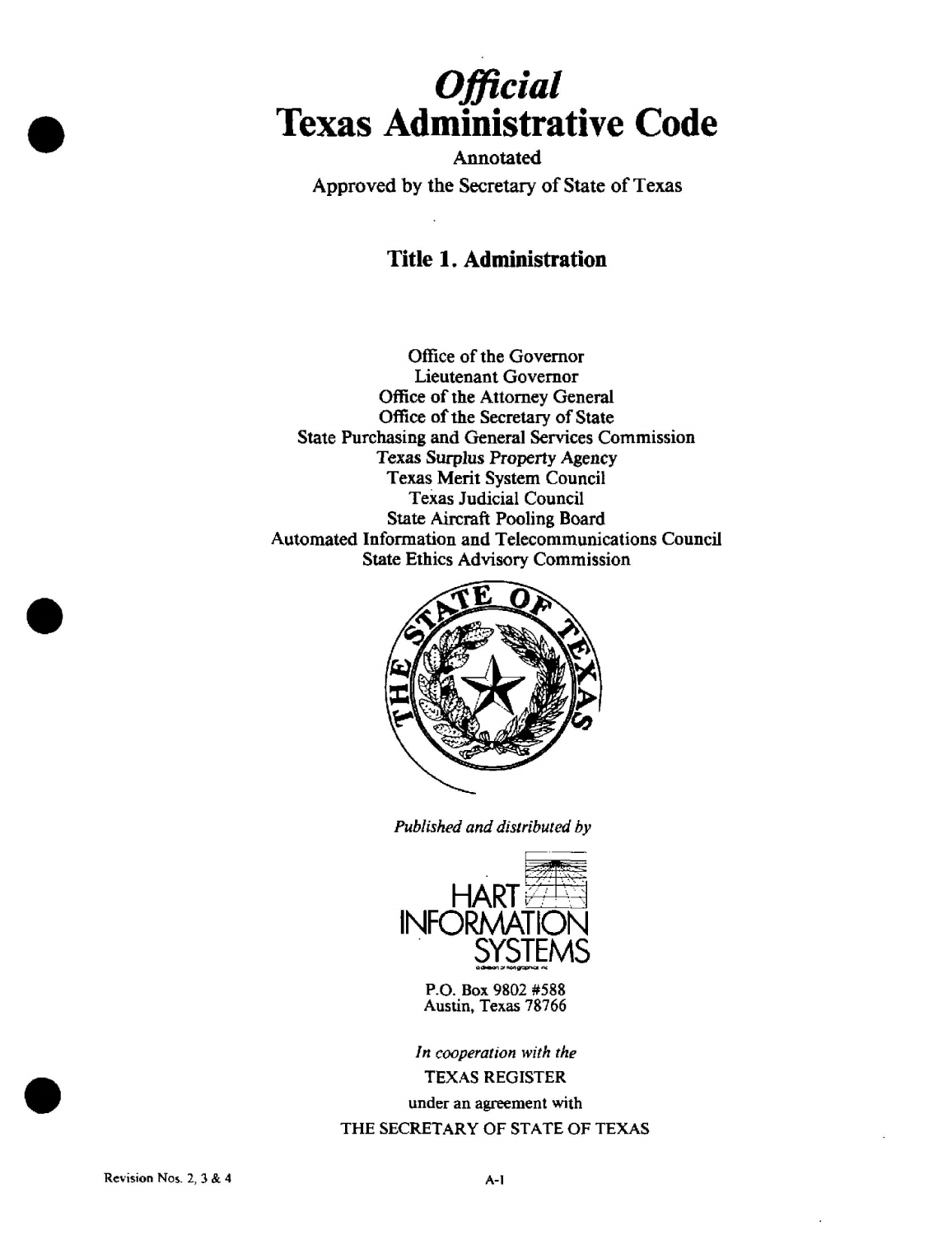#### **APPROVED PUBLICATION**

The Texas Administrative Code, published and distributed by Hart Information Svstems, Inc.. is the only approved. codified version of the official administrative rules of the State of Texas, and is published in compliance with Acts 1977. 65th Leg., p. 1703, ch. 678. effective August 29. 1977 (Texas Civ-St. an. 6252-13b).

#### **HOW TO CITE**

Cite all material in the Texas Administrative Code. Annotated, Approved by the Secretary of State of Texas by dtle number and section number. Example: Title **1.** Texas Administrative Code. Section 17.51 (Short form: 1 TAC §17.51).

### **INDEX AND TABLE OF CONTENTS**

For agencies and subjects not found in this title consult the index of agencies and the table of contents in Title I.

Copyright ©1986. State of Texas and Hart Information Systems, Inc.

All information appearing in this title (which information includes, but is not limited to, cross references, notes of decisions. tables of contents. indices. source notes, authority notes. numerical lists. and codification guides) other than the actual text of rules may be reproduced only with the written consent of both the State of Texas (through the Office of the Secretary of State) and Hart Information Systems, Inc. Any such information that appears on the same page with the text of any rule, however, may be incidentally reproduced in connection with the reproduction of such rule. proxided such reproduction is for the private use of a subscriber and not for resale. There shall be no other restrictions on the reproduction of information published in this title, and the State of Texas and Hart Information Systems, Inc. hereby consent to any such reproduction.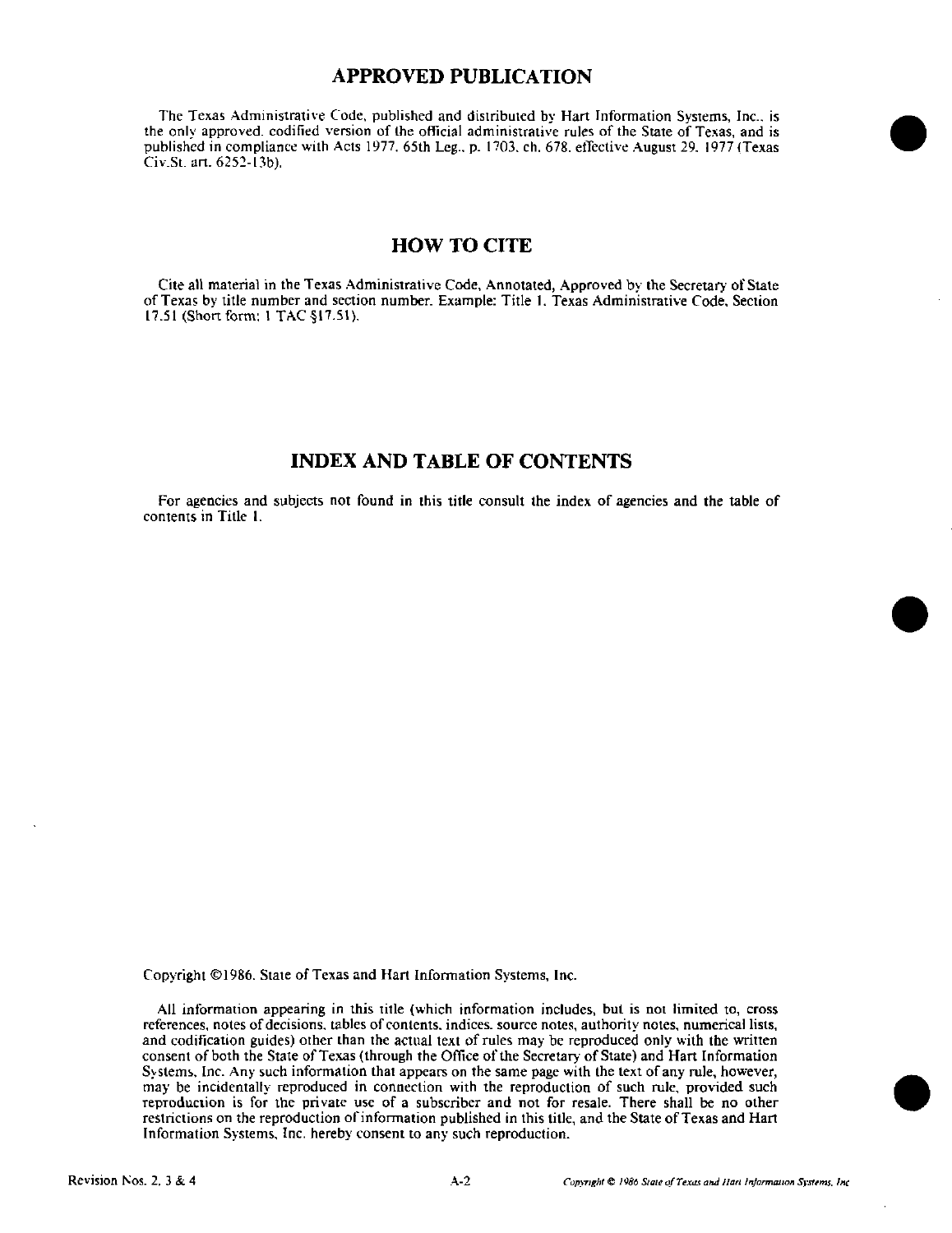## **TEXAS ADMINISTRATIVE CODE**

**Title 1 -Administration CERTIFICATION OF TEXT** 



**1, MYRA A. McDANIEL,** Secretary of State of Texas, do hereby certify that the Texas Administrative Code published and distributed by Hart Information Systems, Inc. constitutes the only approved, codified version of the official administrative rules of the State of Texas, as so approved by this office.

**1** further certify that the looseleaf **pages** of the **Texas** Administrative Code relating to Title I (Administration) contain the administrative rules required by Texas Civil Statutes article 6252-13a to be filed for public inspection with the Texas Register and that **were** filed prior to November **1,** 1986 by the government agencies whose rules are included in this title.

This certification is contingent upon the inclusion of all pages required for the current revision level of this title as specified in the page inventory for Title 1 located in the Master Tmsmittle Sheet section of the Preface.

IN **WITNESS WHEREOF, 1** have set my hand **and affixed** the seal of the State of Texas as of the closing date set forth in the second paragraph of this certificate.



**MYRA .A. McDANIEL Secretary** of State of Texas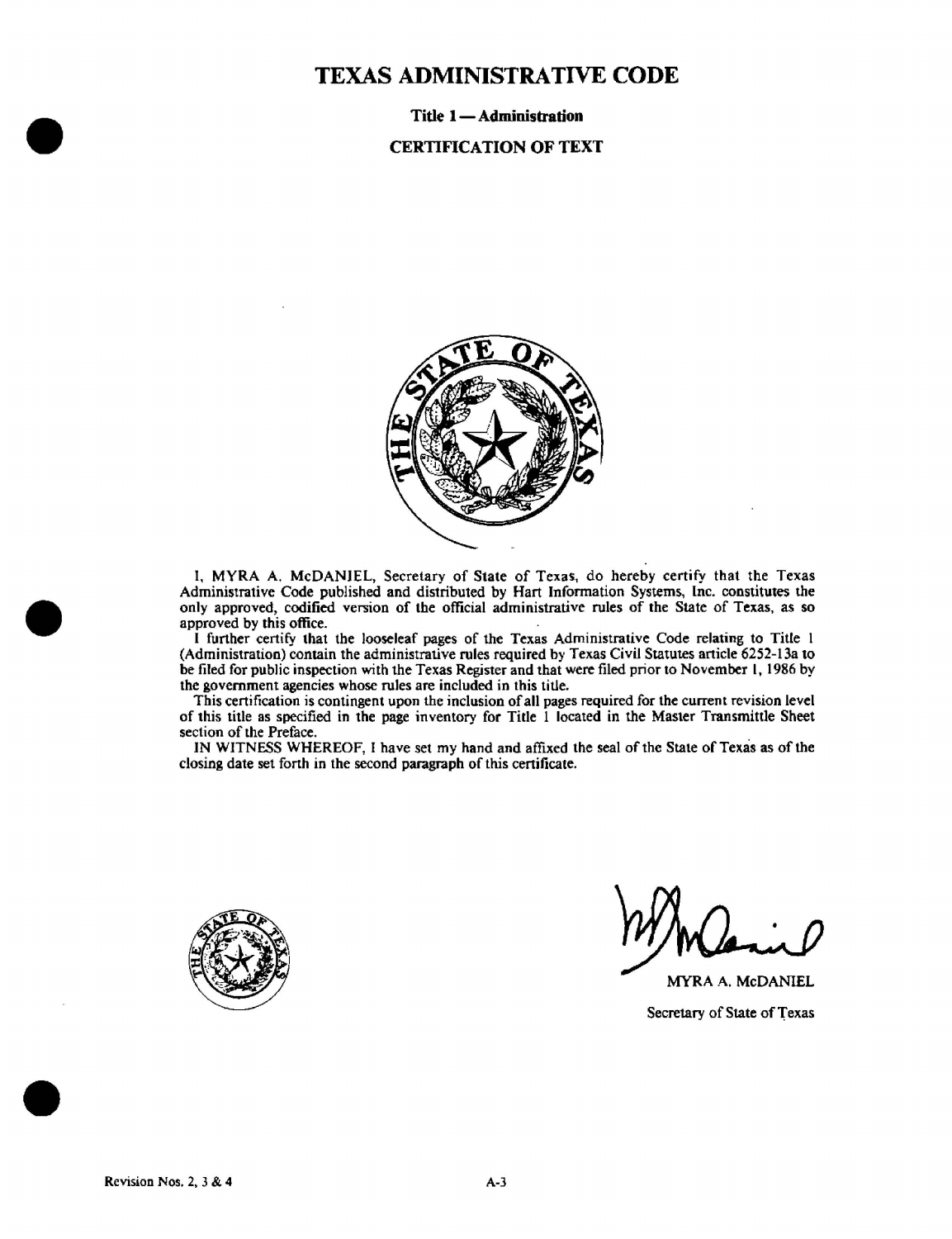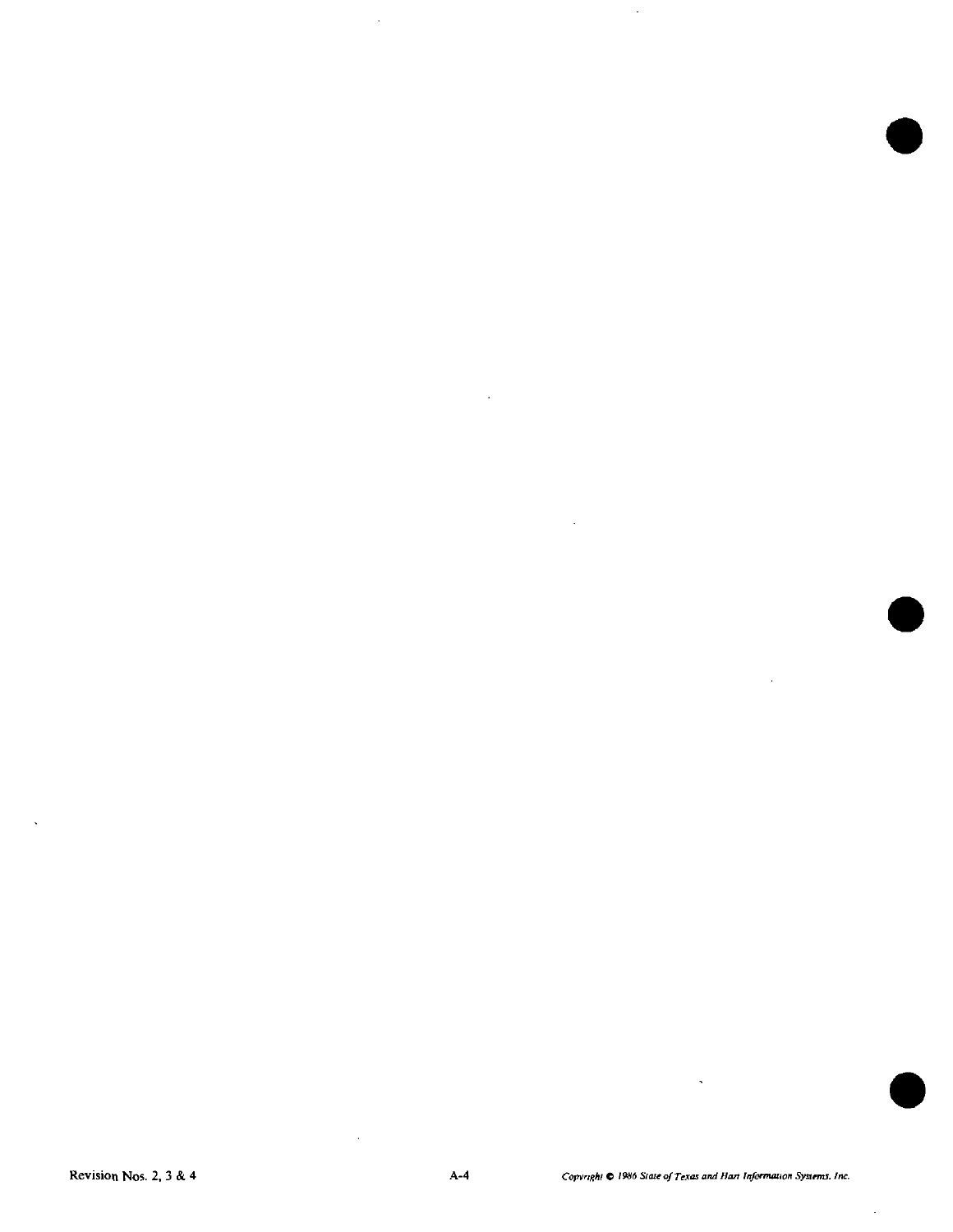# **TITLE 1** . **ADMINISTRATION**

|       | Part Name                                            |     |
|-------|------------------------------------------------------|-----|
|       |                                                      |     |
|       | LIEUTENANT GOVERNOR [RESERVED]                       |     |
| Ш     | OFFICE OF THE ATTORNEY GENERAL                       |     |
| IV.   | OFFICE OF THE SECRETARY OF STATE                     | 71  |
|       | STATE PURCHASING AND GENERAL SERVICES COMMISSION     |     |
| VI.   | TEXAS SURPLUS PROPERTY AGENCY                        | 141 |
| VII.  | TEXAS MERIT SYSTEM COUNCIL                           | 161 |
| VIII. |                                                      | 171 |
| IX.   | STATE AIRCRAFT POOLING BOARD                         | 181 |
|       | AUTOMATED INFORMATION AND TELECOMMUNICATIONS COUNCIL | 201 |
|       | STATE ETHICS ADVISORY COMMISSION                     | 231 |
|       |                                                      |     |